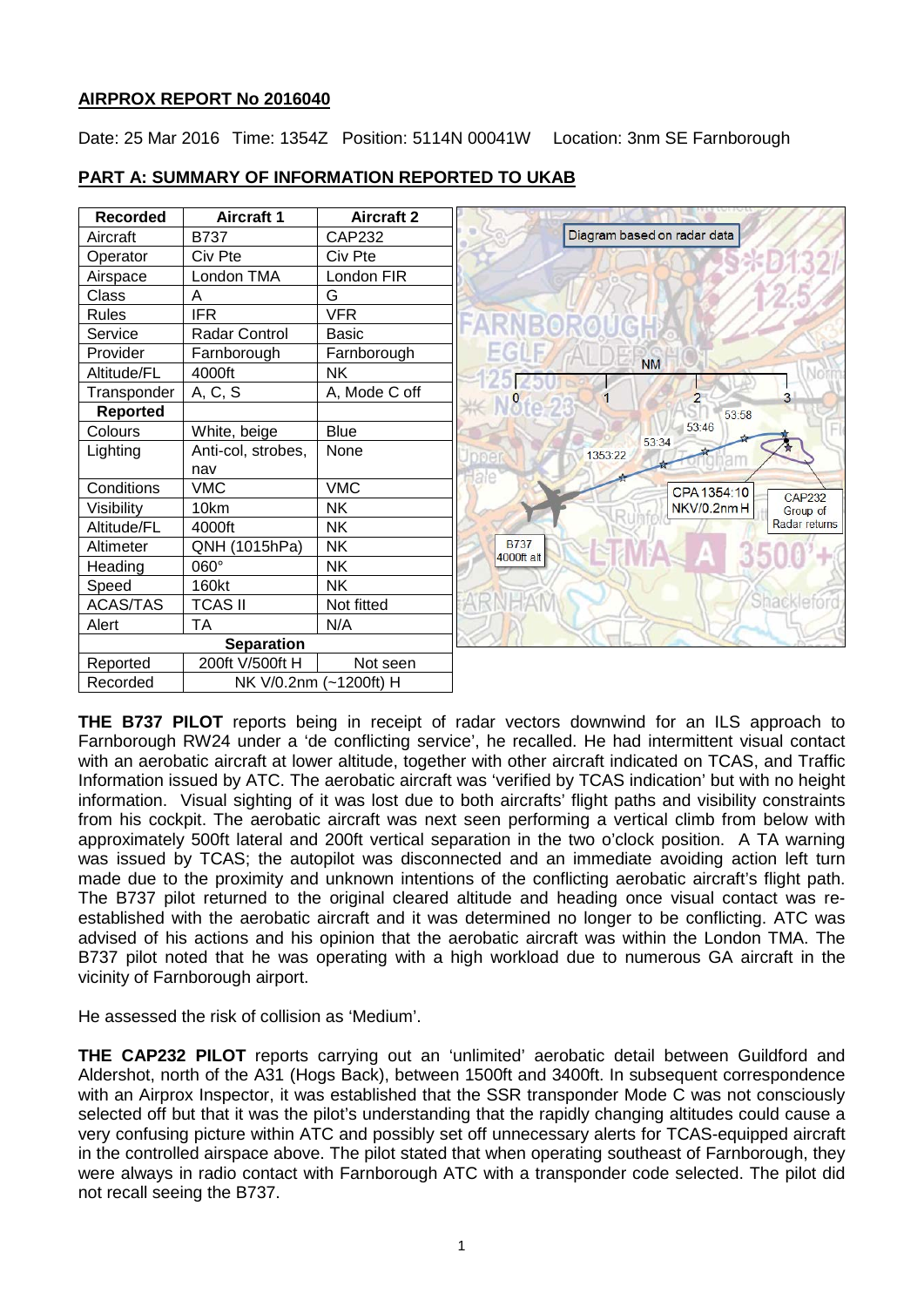**THE FARNBOROUGH RADAR CONTROLLER** reports the inbound B737 was orbited at altitude 4000ft inside CAS just south of the Hogs Back to allow for spacing with an inbound aircraft ahead and for other LARS tracks to pass through the final approach. Beneath the B737, outside CAS, a locally based aircraft was doing aerobatics over the Hogs Back. The B737 pilot reported stopping his turn as the aerobatic aircraft got within 200ft of him, despite him being inside controlled airspace, and the aerobatic aircraft reportedly outside. The B737 pilot reported on frequency that he had lost sight of the aerobatic aircraft but was happy to continue a right hand turn to roll out on a westerly heading; the controller could see that this kept him south of the aerobatic aircraft. The controller stated that the aerobatic aircraft was regularly on LARS West and it was fairly usual to remain 'inside [controlled airspace] to avoid', as it never used Mode C during aerobatics. The controller noted that the incident occurred as his position was being handed over.

### **Factual Background**

The weather at Farnborough was recorded as follows:

METAR EGLF 251350Z 31007KT 260V340 9999 FEW046 13/03 Q1016=

A transcript of the Farnborough Radar frequency was provided as follows:

| <b>From</b> | To         | <b>Speech Transcription</b>                                                                                                                                                                    |
|-------------|------------|------------------------------------------------------------------------------------------------------------------------------------------------------------------------------------------------|
| 737         | <b>RAD</b> | Farnborough good afternoon it's [737 C/S], we're a seven three seven,<br>information Lima, level five thousand feet, Q N H one zero one four                                                   |
| <b>RAD</b>  | 737        | (1351:00) [737 C/S] Farnborough Radar, information Mike, current<br>Farnborough Q N H one zero one six, radar vectors I L S approach runway<br>two four, you're number two                     |
| 737         | <b>RAD</b> | Roger radar vectors er (1351:10) two four, Q N H one zero one six                                                                                                                              |
| <b>RAD</b>  | 737        | [737 C/S] er reduce speed to minimum please, turn right heading er zero<br>seven zero degrees, descend to altitude four thousand feet                                                          |
| 737         | <b>RAD</b> | Right heading zero seven zero, (1352:00) descend four thousand and coming<br>back to minimum speed [737 C/S]                                                                                   |
| <b>RAD</b>  | 737        | [737 C/S] turn right right an orb- a right hand orbit, rollout heading zero eight<br>zero (1353:50) degrees                                                                                    |
| 737         | <b>RAD</b> | -oger right hand orbit to rollout on the zero eight zero [737 C/S]                                                                                                                             |
| 737         | <b>RAD</b> | And [737 C/S] we just er stopped our turn, we just had an aerobatic aeroplane<br>come up ????? us about two hundred feet (1354:20) away I think                                                |
| <b>RAD</b>  | 737        | Roger nothing on er {momentary break in transmission} and [737 C/S] was that                                                                                                                   |
| 737         | <b>RAD</b> | Yes er we just had an aerobatic aeroplane on the right hand side er (1354:30)<br>but we've lost sight of it now                                                                                |
| <b>RAD</b>  | 737        | [737 C/S] it's behind you without a mode charlie, should have been outside of<br>controlled airspace, er are you able er just route back er heading two<br>four(1354:40) two four zero degrees |
| 737         | <b>RAD</b> | Er yeah we've got it in sight again now, we're just in the right hand turn                                                                                                                     |
| <b>RAD</b>  | 737        | [ $737 C/S$ ] roger                                                                                                                                                                            |

#### **Analysis and Investigation**

# **UKAB Secretariat**

The B737 and CAP232 pilots shared an equal responsibility for collision avoidance and not to operate in such proximity to other aircraft as to create a collision hazard<sup>[1](#page-1-0)</sup>.

 $\overline{\phantom{a}}$ 

<span id="page-1-0"></span><sup>1</sup> SERA.3205 Proximity.